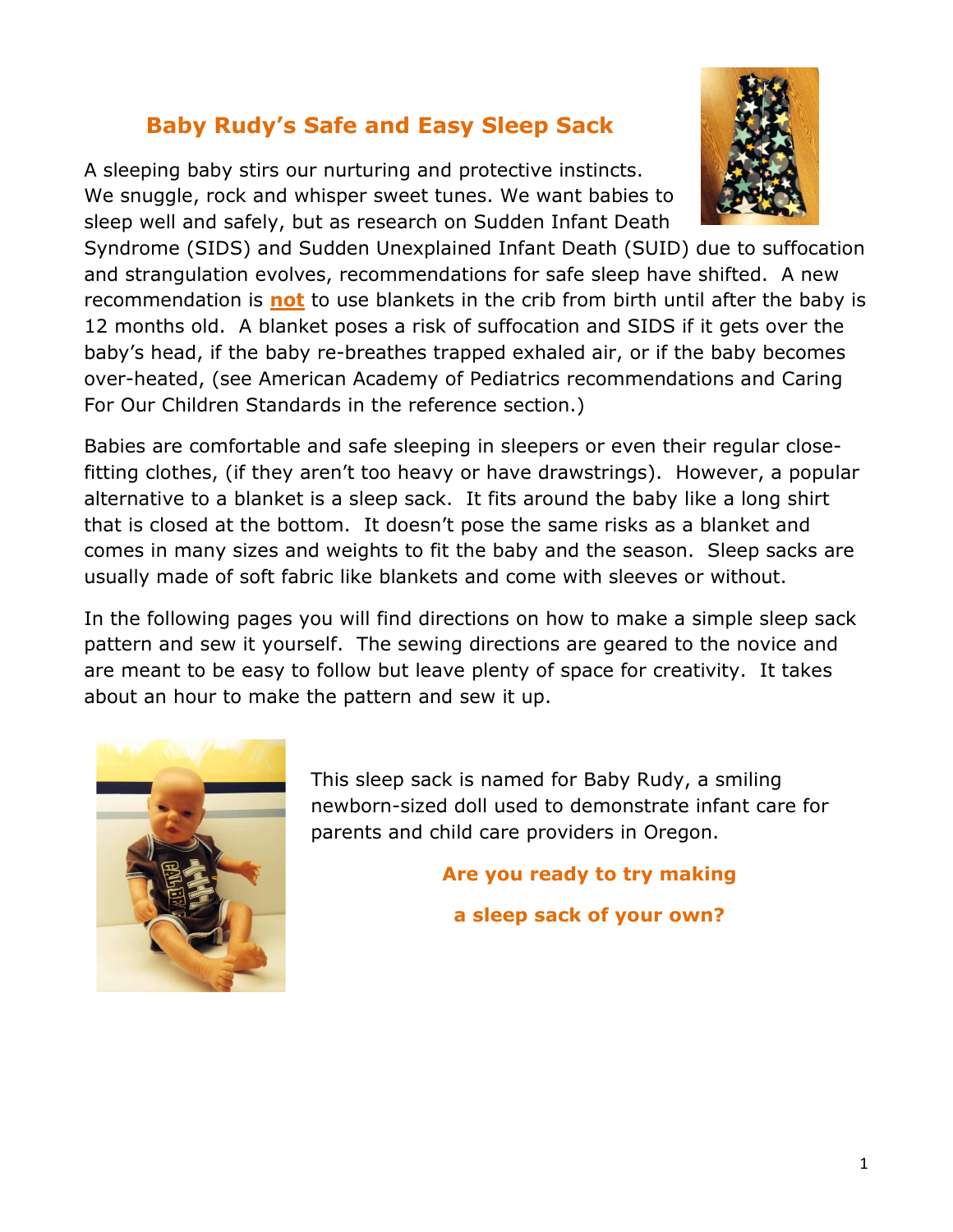### **Supplies and tools**

Rudy wears a newborn size, so the fabric yardage here is for a newborn-size sleep sack. For larger sizes, make your pattern first, measure the length and width to figure the yardage needed for one front and one back piece. The paper used to cur the pattern should be thin. Newspaper is inexpensive and works well but can be messy. Tissue paper or thin wrapping paper also will work. You will need a sewing machine. Cozy, soft fabric that doesn't fray on the cut edges is preferred for easy sewing. Fleece is a good choice.



- ½ yard fabric 58-60 inches wide
- Thread matching the fabric
- 18 inch plastic zipper
- Newspaper or other thin paper
- Felt pen
- Small ruler
- Yardstick or straight edge
- Infant shirt the size of the sleep sack
- **Scissors**
- Straight pins

#### Making the pattern

The pattern is designed to be cut on fabric that is doubled and positioned on the fold. It will look like half of a sleep sack. One pattern piece will be used for all fabric cutting. The shirt will be used to size the pattern, so be sure it fits the size infant who will be using the sleep sack.

- Position the shirt on the paper
- Using the felt pen, draw the shape of half the neck and shoulder  $\frac{1}{2}$  inch larger than the shirt and extending ½ inch beyond the shirt sleeve seam. Then draw ½ inch away from the curve of the arm hole and ½ inch toward the shirt at a right angle.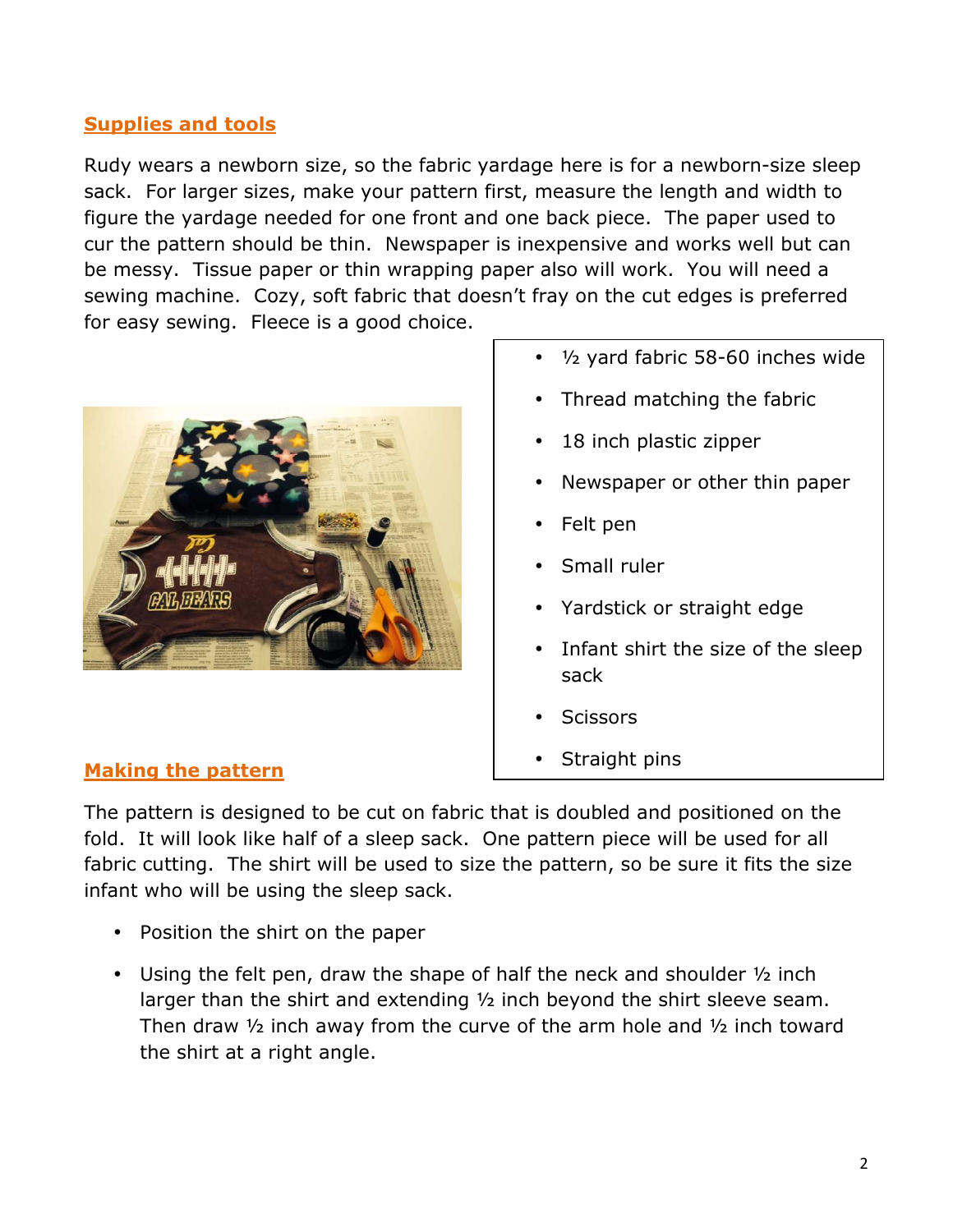- Place the zipper on the center of the shirt with the top end of the zipper tape at the edge of the back of the shirt neck. Measure and mark on the paper another 6 inches length past the end of the zipper (Longer for larger sizes). Draw a straight line between the end of the zipper and the mark.
- To make the bottom of the pattern a little more than twice the width of the shoulders, measure the width of the outline of the shirt neck and shoulder and double it. Then add 1 more inch. For Rudy's newborn size, the neck outline measures 4 inches. The bottom of the pattern will be 8 inches plus one more inch for a total of 9 inches.
- Place a ruler at the top of the shirt outline across the neck for a visual aid. Draw a 9 inch line on the bottom of the pattern at a right angle to the extended center line and an even distance from the ruler at the neck.
- Using the yardstick, draw a line beginning at the bottom of the drawn arm hole and the end of the line for the bottom side of the pattern.



- Where these two lines meet at the bottom of the pattern, round the corner. This can be done by eye, using a compass, or by drawing around the bottom of a small glass or cup.
- Write the word "Fold" along the center line of the pattern and draw an arrow from the bottom of the pattern to the top.

## Cutting the fabric

You will be cutting out the back and front pieces using one pattern but you will place the pattern on the fabric in different ways.

 $Tip - If your fabric is not the same on both sides, make sure you fold the fabric$ with right sides together (inside out) and place the pattern on the fabric with the arrow pointing in the same direction.

• Cutting the back piece: Fold the fabric in half with the cut edges together. To cut the back of the sleep sack, place the center of the pattern along the fabric fold and pin. Cut out the fabric but do not cut the folded edge.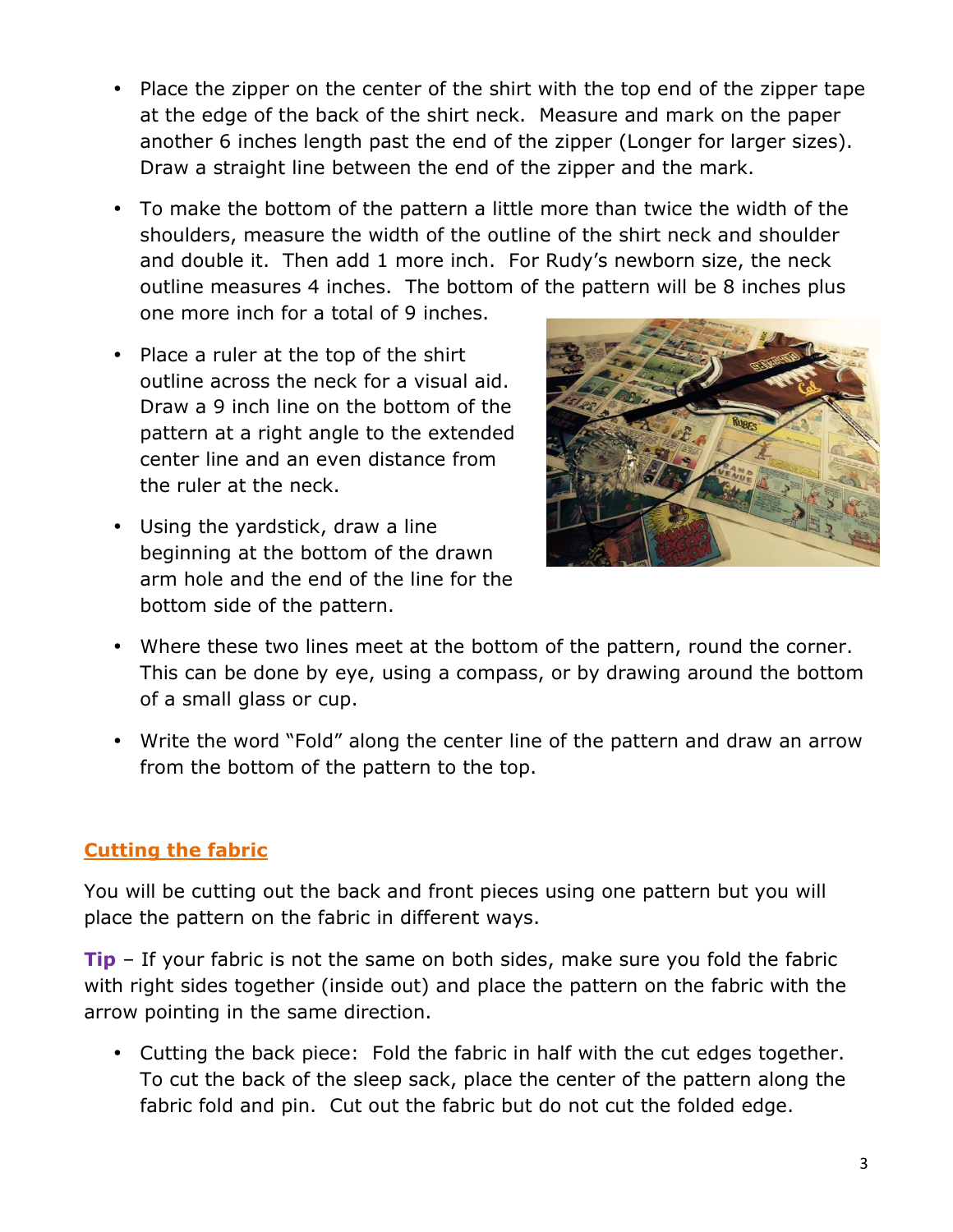Remove the pattern. You should have one back piece. Put the back aside for now.



• Cutting the front piece: This time you will place the pattern center edge 3/4 inch back from the fold to make room for the zipper. Pin the pattern to the fabric.



- o To make room for the infant's neck in the front, measure 1 inch down from the neck on the center line and fold the pattern back between the center edge and the shoulder. (More for larger sizes)
- o Begin cutting the pattern by cutting a line straight from the folded edge to the 1 inch folded point on the pattern center line. (See picture)
- o Cut around the pattern, but do not cut the folded edge…yet!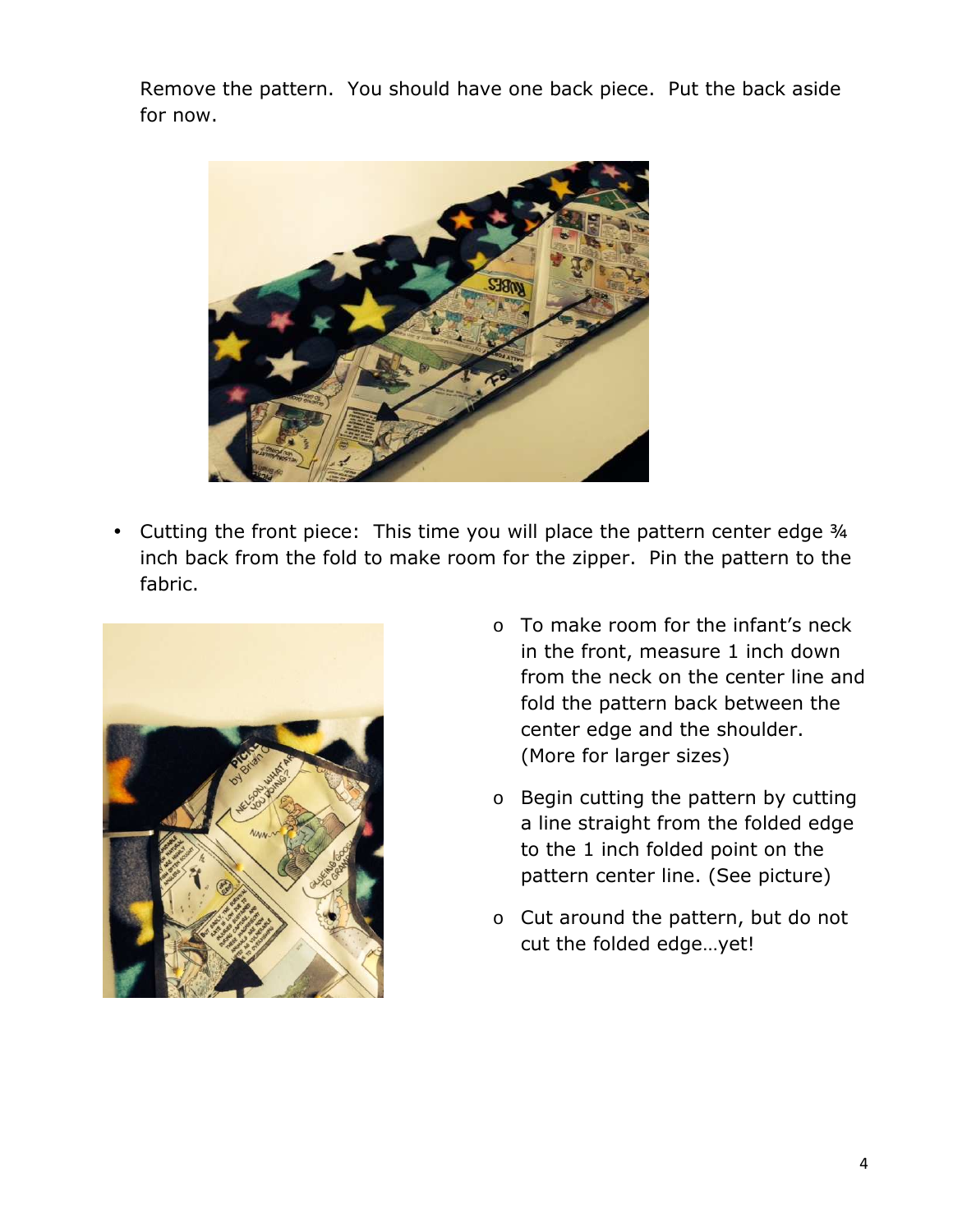

• Prepare to sew in the zipper – after the front is cut out and while the pattern is still pinned to the fabric, cut along the folded edge of the fabric. Then remove the pattern.

 $Tip - To avoid more$ measuring again, pin the layers of fabric together along the pattern center line edge the length of the pattern. Mark the zipper length (18 inches) with a pin.



**Sewing in the Zipper** (It's not as hard as you think.)

**Tip** – Sew seams  $\frac{1}{2}$  inch from the edge of the fabric, unless instructed otherwise. At the beginning and end of a seam reverse stitching over the first and last 3 stitches to anchor the thread. Cut thread tails off as you go.

- Beginning at the bottom center, sew along the pinned seam ¾ of an inch from the edge (right sides together) stopping at the marked end of the zipper length. Cut the thread.
- The rest of the seam will be temporary and removed after the zipper is sewn in place. Change to a very long stitch length (basting stitch) and begin stitching where you stopped (3/4 of an inch from the edge). Continue stitching all the way to the neck. Do not anchor the thread or cut the thread tails off.





• Keeping the front folded together, fold back one side of the seam allowance. Place the top of the open zipper tape to the neck edge of other seam allowance with the teeth along the seam line. (See picture) Pin zipper in place.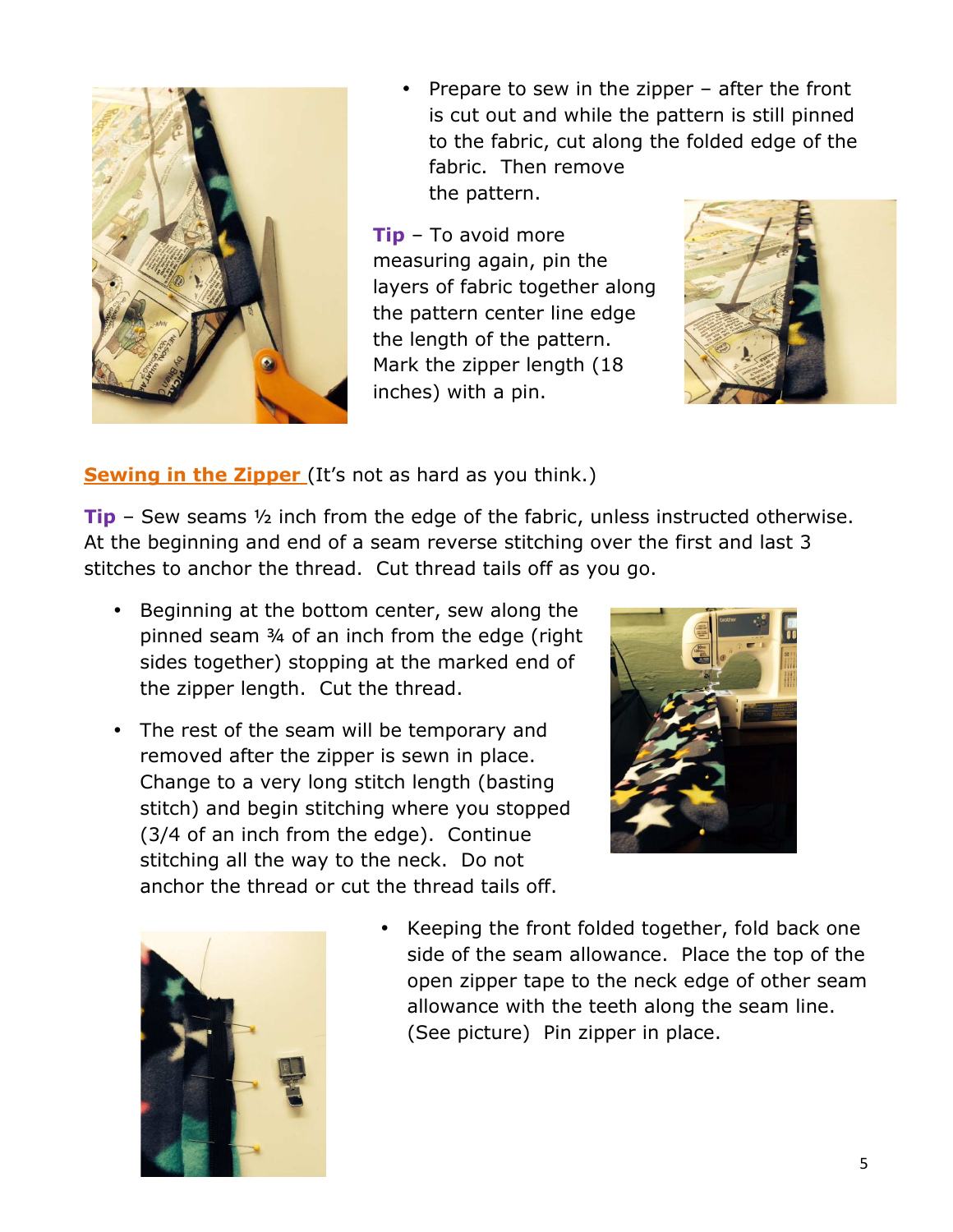- Using the zipper foot (See picture) regular stitch length and anchor stitches sew the zipper tape edge to the seam allowance. Close the zipper.
- Open the front fabric facing up. Flatten the center seam and pin both seam allowances and the zipper smoothly through the front.
- Carefully stitch on the front, avoiding the zipper tab, down one side, across the bottom, and up the other side 3/8 inch from the seam.
- Remove pins and then the basting stitches by pulling the thread tails out.



## Stitch the front and back together



• Place the front and back, right sides, together, pin and stitch around the entire sack except the arm holes and neck.

**Tip** – Make sure the seam at the bottom front is pinned open to reduce the thickness of the seam.

• The final step is to finish the arm hole and neck edges. Fold and pin the edges of the neck and

arm holes ¼ inch to the inside of the sack. (If your fabric frays at the edge,

fold once more before stitching.)

• Stitch the edge and remove the pins. Either a straight stitch or zigzag stitch will work well. Cut all loose thread tails.



• Turn the sleep sack right side out and zip it up.